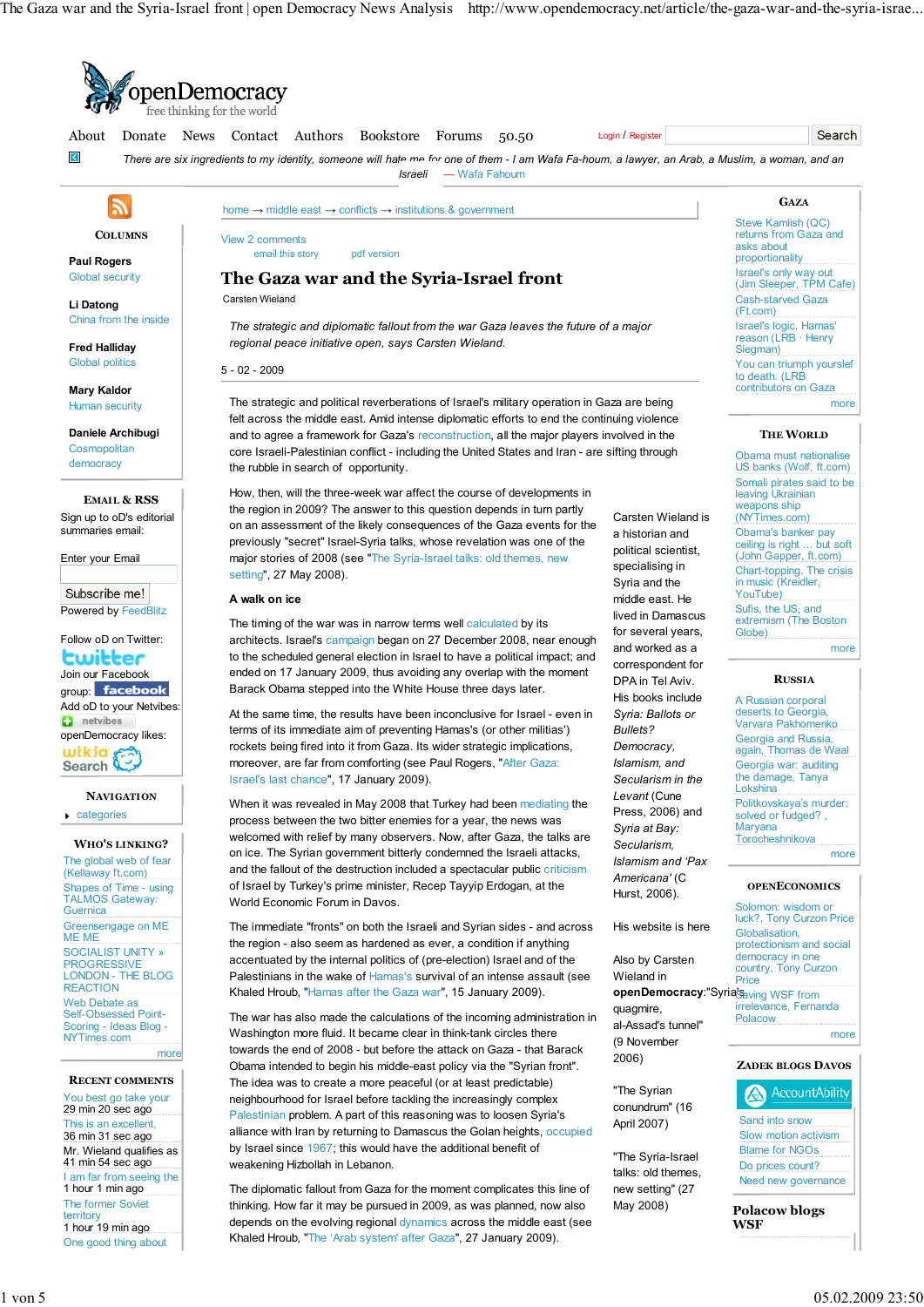The Gaza war and the Syria-Israel front | open Democracy News Analysis http://www.opendemocracy.net/article/the-gaza-war-and-the-syria-israe...

3 hours 46 min ago I liked this article as an 3 hours 53 min ago Don't stop there! Reform 4 hours 31 min ago A can of worms it is. And 4 hours 40 min ago I also think the old  $_{\text{ouse}}$ 5 hours 15 min ago



 $\odot$   $\Box$ 

### **MOST DISCUSSED THIS MONTH**

- Gaza: the war after the war
- A crisis of dignity in Gaza
- The politics of ME,  $ME$ , ME
- Israel and Gaza rhetoric and reality
- Hamas after the Gaza war
- Israel's Gaza war: five asymmetries
- Israel's politics of war
- Barack Obama and the American void
- NGOs in Gaza: humanitarianism vs politics
- Israel, Gaza and international law

# **A lost chance**

In many respects the news of the Syria-Israel talks in May 2008 should not have come as a surprise. The states were in contact frequently since the Madrid peace talks in 1993 even in times of high crisis such as after the United States-led invasion of Iraq in 2003. In many ways, everything that has to be discussed by the countries already has. Many possible compromises have been proposed regarding the few dozen hectares of land that are the core issue of dispute, including transforming the Golan into a demilitarised nature-park with access for both sides.

The situation in the early months of 2009 seems less favourable to a settlement than did the same period in 2000 - when Syria's ailing president, Hafez al-Assad (who was to die in June that year, and be succeeded by his son Bashar) met Israel's prime minister Ehud Barak (now defence minister, and notably hawkish during the Gaza war).

The two sides convened at Shepherdstown, West Virginia. For a short time, Israel was ready to return the Golan heights in exchange for far-reaching concessions by Syria in the areas of security and the normalisation of relations. But at the end of the negotiations, Barak fearing public opinion at home - pulled back. Hafez al-Assad considered this an affront, and refused to concede a single metre east of Lake Galilee. A golden opportunity was wasted.

## **A fist of four**

Indeed, there are four reasons that make a rapprochement between the two sides more unlikely today than in 2000 - yet (below) seven reasons why cautious hope is still justified.

The four more pessimistic factors are as follows:

First, Israel has experienced consistent shelling from the Gaza strip since its withdrawal from Gaza in August 2005. The new Israeli government formed after the election on 12 February 2009 will in these circumstances have a harder time selling to its voters the idea of giving up another stretch of occupied land - namely, the Golan heights.

The way that Hizbollah renewed its strength in southern Lebanon after Israel's withdrawal in May 2000 - and again quickly rebuilt its force levels following the July-August 2006 war - reinforces the Israeli public's sense of insecurity. This makes it even more essential that security arrangements and promises are credible. But trust between Tel Aviv and Damascus, despite the Turkey-mediated talks, remains low.

Second, the governments of Israel and Syria are weaker today than in 2000. They are alike confronted with threatening domestic enemies (in Israel, a strong opposition and splintered party landscape; in Syria, hostile groups who threaten domestic peace). In order to succeed, peace talks need governments strong enough to keep their promises and convince their populations to accept an agreement even against prevailing public sentiments. In addition, the infirmity of the George W Bush administration for several years before its departure has had negative effects on peace prospects in the middle east.

Third, Syria has since the war in Iraq began in March 2003 increasingly drifted towards alliances with anti-western actors: mainly its traditional ally Iran, but further afield with Venezuela and North Korea. This has been in large part the result of a lack of of foreign-policy alternatives in the context of Washington's polarising and exclusionary approach. It will be very difficult now to persuade Syria to break from allies that have stood by its side in threatening times.

Fourth, Syria's alliances with Iran and Hizbollah have acquired particular importance for Syria since the early 2000s. Hizbollah's political weight in the fragile fabric of Lebanon has markedly increased (see Robert G Rabil, "Hizbollah and Lebanon: the curse of a state", 21 May 2008). Indeed, it is arguable that Syria today is more dependent on Hizbollah than vice-versa, a reversal of the situation when Hafez al-Assad was in power.

In addition, both western and Israeli politicians have demanded that Damascus stop sheltering radical Palestinian organisations and leaders. In September 2008, some media outlets reported that Hamas leader Khaled Mashal would be asked to leave Syria. This has not yet happened - and the war in Gaza has made it less likely.

**A hand of seven**

Lula's not in Davos Forum must speak up about economy

#### **OPENINDIA**

Sri Lanka under siege, Meenakshi Ganguly Afghanistan and Pakistan: recommendations for Obama, Karin von Hippel Rick Barton Humanitarian crisis in Sri Lanka as fighting continues, Lottie Hamer more

Among

**openDemocracy's** articles on the Gaza conflict of 2008-09:

Paul Rogers, "Gaza: hope after attack" (1 January

Ghassan Khatib, "Gaza: outlines of an endgame" (6 January 2009)

Avi Shlaim, "Israel and Gaza: rhetoric and reality" (7 January 2009)

Paul Rogers, "Gaza: the Israel-United States connection" (7 January 2009)

Tarek Osman, "Egypt's dilemma: Gaza and beyond" (12 January 2009)

Mary Robinson, "A crisis of dignity in Gaza" (13 January

2009)

2009)

Paul Rogers, "Gaza: the wider war" (13 January

Menachem Kellner, "Israel's Gaza war: five asymmetries" (14 January 2009)

Khaled Hroub, "Hamas after the Gaza war" (15 January 2009)

Prince Hassan of Jordan, "The failure of force: an alternative option" (16 January 2009)

Paul Rogers, "After Gaza: Israel's last chance" (17 January 2009)

2009)

## **POLYMEME**

It's Just Garbage MoMA Targets **Brooklynites** U.S. Debt Default, Dollar Collapse Altogether **Likely** Bolivia has lithium, and the president intends to make world pay for it The rising tide of economic nationalism more

## **OPENUSA LATEST**

Afghanistan and Pakistan: recommendations for Obama, Karin von Hippel Rick Barton The missing element of Obama's economic plan, Steven Hill American void, lonely president , Simon **Critchley** more

# **OURKINGDOM LATEST**

The acid eating away at our democracy, Peter **Facey** The case of Binyam Mohamed, John Jackson Struggling for rights, defending our liberties Patrick Corrigan more

## **50.50**

A joint call for reconciliation from Palestinian and Israeli **Families** 

A message from Israel: the time for women is now

A message from Lebanon by Zoya Rouhana Syrian Women's Rights:

"the fight does not stop here"

Iraqi Women Refugees: Surviving in Syria

## **TERRORISM**

Aid for Gaza seized by Hamas police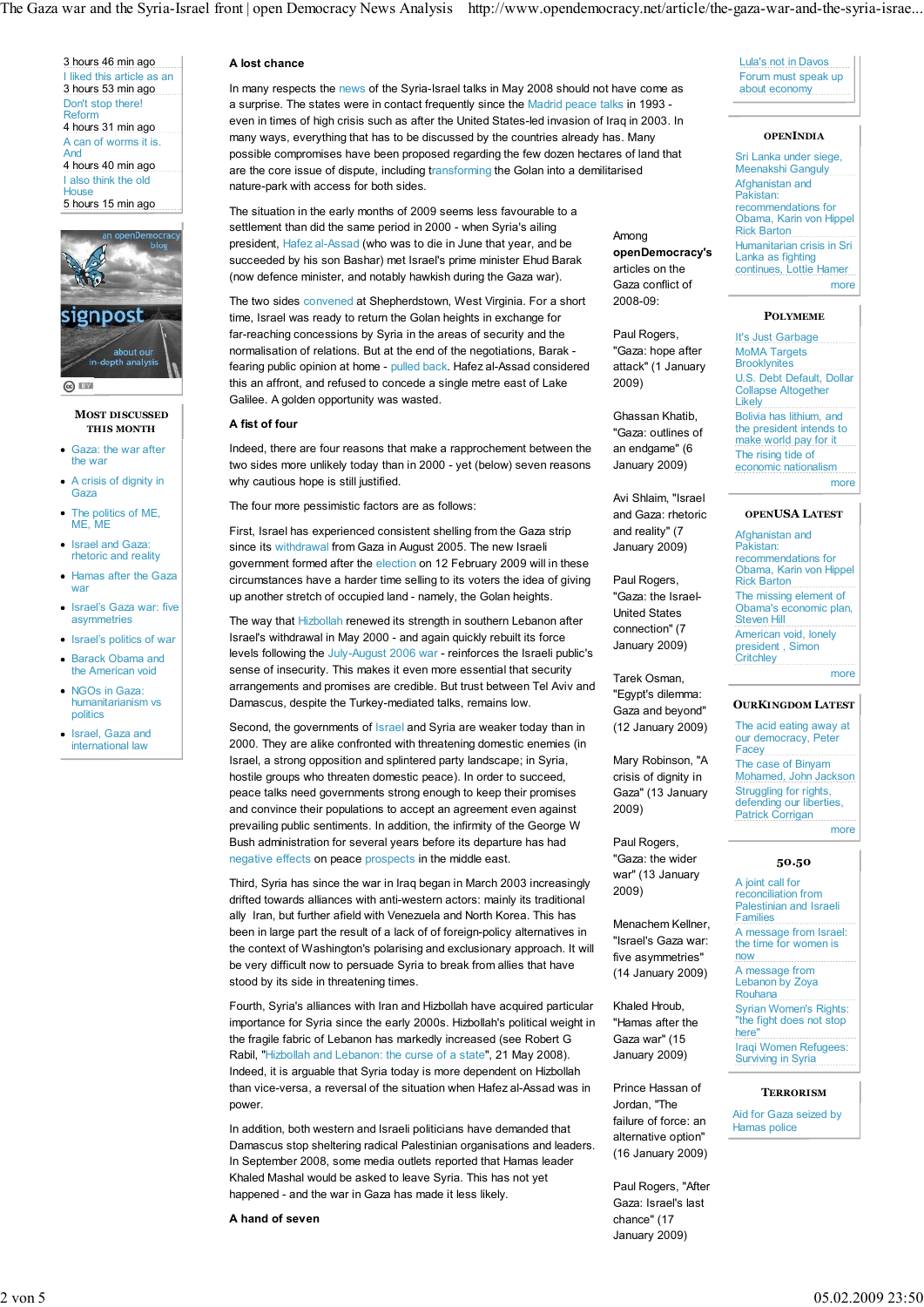These four factors reflect the greater insecurity in the region situation since 2000. Yet there are seven reasons for cautious optimism.

First, political developments in Israel-Palestine also favour negotiations with Syria. After the Gaza war, Israel's situation with the Palestinians seems even less solvable; and in Palestine's more fissured political as well as territorial landscape, Fatah has lost ground to its more militant rival Hamas. This encourages leading decision-makers in Israel's political and intelligence community to voice support for negotiations with Syria.

Some politicians, such as prime minister Ehud Olmert and foreign minister Tzipi Livni, favour a "two-track" approach that deals with Syria and the Palestinians at the same time. But even if the hard-right Likud leader Benjamin Netanyahu becomes prime minister after the 12 February election, there is a possibility that negotiations with Syria could advance, if only to settle one flank and be able to pursue a tough line on the Palestinian issue.

Second, it is an advantage that the Syrian and the Palestinian portfolios have been separated. In May 2003, Bashar al-Assad picked up the secret concession his father had made at Shepherdstown in January 2000 - and declared his readiness to accept any decision by the Palestinian leadership in peace negotiations with Israel. This implies that Syria could be ready for peace with Israel even before the Palestinian question is satisfactorily resolved.

Third, also in 2003 Syria ended its practice of stating preconditions before resuming negotiations with Israel. This implied that Syria would get back the whole Golan within its 1967 borders, a promise first given by Israel's then prime minister Yitzhak Rabin. Damascus's greater flexibility offers a further modicum of hope for progress.

Fourth, neither Israel nor the United States currently has an interest in a forced regime-change in Damascus. The bitter experience of the US war in Iraq has empowered a pragmatic-realistic school that considers a dictatorial but secular regime in Syria to be better than intervention which creates the probability of ethno-religious violence and a political vacuum perhaps to be filled by radical Islamists and terrorists.

Fifth, the fact that a regional actor like Turkey has come to play a pivotal role in the Syria-Israel talks has introduced a new dynamic. Washington and Brussels at different times and for different reasons failed as mediators in the middle east. Now, for the first time, a region-centred constellation has a chance.

Sixth, however, the negotiations will require some United States involvement. Syria especially puts great stress on the need for any peace deal to be in the end mediated and guaranteed by Washington. In January 2009, Bashar al-Assad again underlined (in an interview with *Der Spiegel*) that he was ready to cooperate with Barack Obama.

The Israeli political scientist and diplomat Shlomo Avineri has pointed out too (in an article for the Heinrich Böll Foundation) that Washington plays its most influential mediating role in the middle east in one of two scenarios: when it gets involved in a situation of open war, or when contending local parties have already laid the groundwork for negotiations but need external pressure to clinch the deal. The latter scenario could be on the horizon.

Seventh, Syria has in the second half of 2008 taken remarkable steps to end its isolation from the west and prepare the way for future negotiations. For example, it normalised relations with Lebanon: this included exchanging ambassadors for the first time in the history of these states, regulating open-border issues, and declaring a commitment to non-intervention in each other's internal affairs. Damascus's changed attitude has calmed Beirut's long political crisis.

### **A fine balance**

A number of indications suggest that Syria's toughest period of isolation is over. They include invitations to attend the political meetings of western groups, such as the European Union summit in Paris on 12 July 2008 that founded the Mediterranean Union (see Fred Halliday, "Mediterranean mirage: Europe's sunken politics"). Even an academic delegation of Americans close to the Barack Obama camp visited Syria at the end of 2008.

Damascus has also tried to please Washington with stricter controls at the Syrian-Iraqi border in order to prevent the infiltration of Islamist militants. It may also be that the Syrian secret service knew of and tolerated the controversial US military operation in the vicinity of Abu Kamal, eastern Syria, in October 2008, which killed several Syrian citizens. Only when the mission had obviously failed and created innocent victims forced Damascus to express indignation. In any case, Syria and the United States have a common historic interest that could come to the forefront again: the fight against radical Islamism and its

Martin Shaw, "Israel's politics of war" (19 January 2009)

Conor Gearty, "Israel, Gaza and international law" (21 January 2009)

Paul Rogers, "Gaza: the war after the war" (22 January 2009)

Khaled Hroub, "The 'Arab system' after Gaza" (27 January 2009)

Hugo Slim, "NGOs in Gaza: humanitarianism vs politics" (30 January 2009)

Lucy Nusseibeh, "The four lessons of Gaza" (4 February 2009)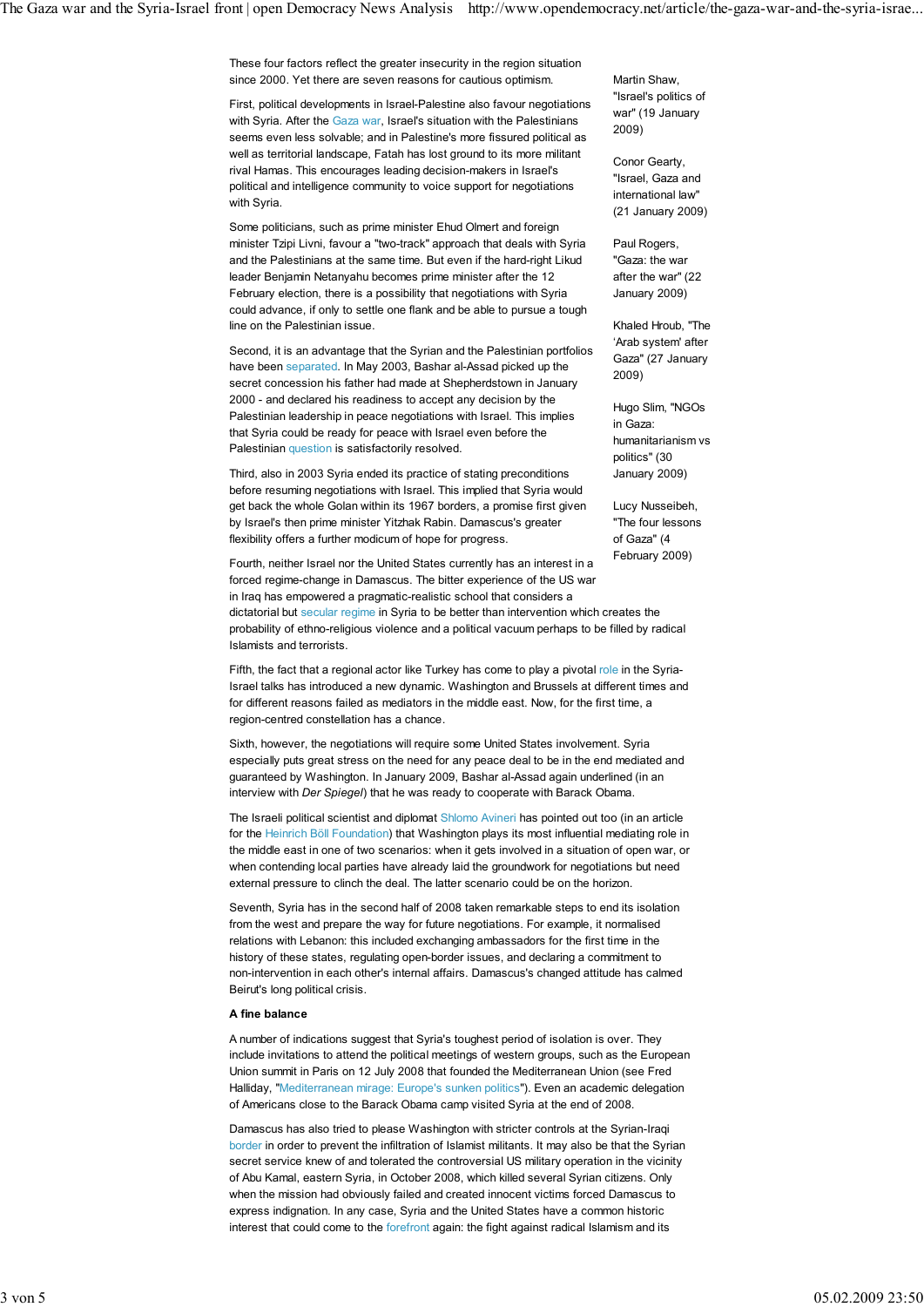#### terrorist outgrowths.

But Bashar al-Assad has, like his father, many interests to balance. He must at the same time preserve Syria's alliance with Iran and Hizbollah and pursue a rapprochement with the United States and the European Union; maintain influence in Lebanon while accommodating the interests of Iran and Saudi Arabia; allowing Syrian *jihadis* the safety-valve of access to Iraq while pursuing good relations with Baghdad and Washington; nurturing ties with Hamas and Hizbollah yet negotiating peace with Israel.

The international situation is more complex than during the cold war, and Bashar al-Assad lacks some of the political instincts of his wily father. But he has managed to widen his room of manoeuvre by well-judged and important concessions. The political reforms he announced when he came to power in 2000 were under more pressing conditions of regional instability and domestic opposition succeeded by a focus on tight internal security. The suffocation of any internal opposition, no matter how moderate and secular, has been another negative repercussions of Syria's isolation. A diplomatic opening could also have internal political benefits that include a greater measure of freedom for elements of Syria's civil society.

It will be another hard balancing-act. Yet because Syria has the potential to be both problem and solution in the Levant, it remains indispensable to any plan for regional peace and security. At present, the time for successful peace negotiations with Israel is not yet ripe. The protagonists are interested, but not yet strong enough to contemplate the painful compromises and secure the political backing that will be necessary.

But the progress made in 2008 may yet survive the destruction and embitterment of the Gaza war, and bear fruit in 2009. Syria and Israel are, in the right conditions, ready to move. When the domestic situations in Israel and the United States have consolidated, further steps could follow. Until then, the negotiations are in the safe hands of Turkey.

Average rating Rate this:

(1 vote)



READ ON Carsten Wieland, *Syria at Bay: Secularism, Islamism and 'Pax Americana'* (C Hurst, 2006)

Carsten Wieland

Marina Ottaway et al., *The New Middle East* (CEIP, 2008)

Fred Halliday, *The Middle East in International Relations* (Cambridge University Press, 2005)



This article is published by Carsten Wieland, , and openDemocracy.net under a Creative Commons licence. You may republish it free of charge with attribution for non-commercial purposes following these guidelines. If you teach at a university we ask that your department make a donation. Commercial media must contact us for permission and fees. Some articles on this site are published under different

# **Comments**

terms.

**Comment viewing options**

Threaded list - expanded | Date - newest first | 90 comments per page Ⅰ Save settings Select your preferred way to display the comments and click "Save settings" to activate your changes.

| syed mahdi (not<br>verified) said: | Mr. Wieland qualifies as Grand Master in (Middle East) Chess.<br>Unfortunately for him and fortunately for the Arabs, the Middle East is not a                                                                                                                                                                |
|------------------------------------|---------------------------------------------------------------------------------------------------------------------------------------------------------------------------------------------------------------------------------------------------------------------------------------------------------------|
| Thu, 2009-02-05<br>22:02           | chess board and chess pieces do not move on the whim of the players. The<br>real game is much more complex and unpredictable because every piece on<br>the real board are humans, with bodies, brains, feelings, desires and                                                                                  |
|                                    | intelligence and hence the moves they make are their own individual or<br>collective moves which, in principle, can not be controlled or ordered by<br>grandmasters like the US, UK, France and Israel. And, thank God for that!<br>In the "BODY" of the Real Middle East, there is Cancer, Israel, implanted |